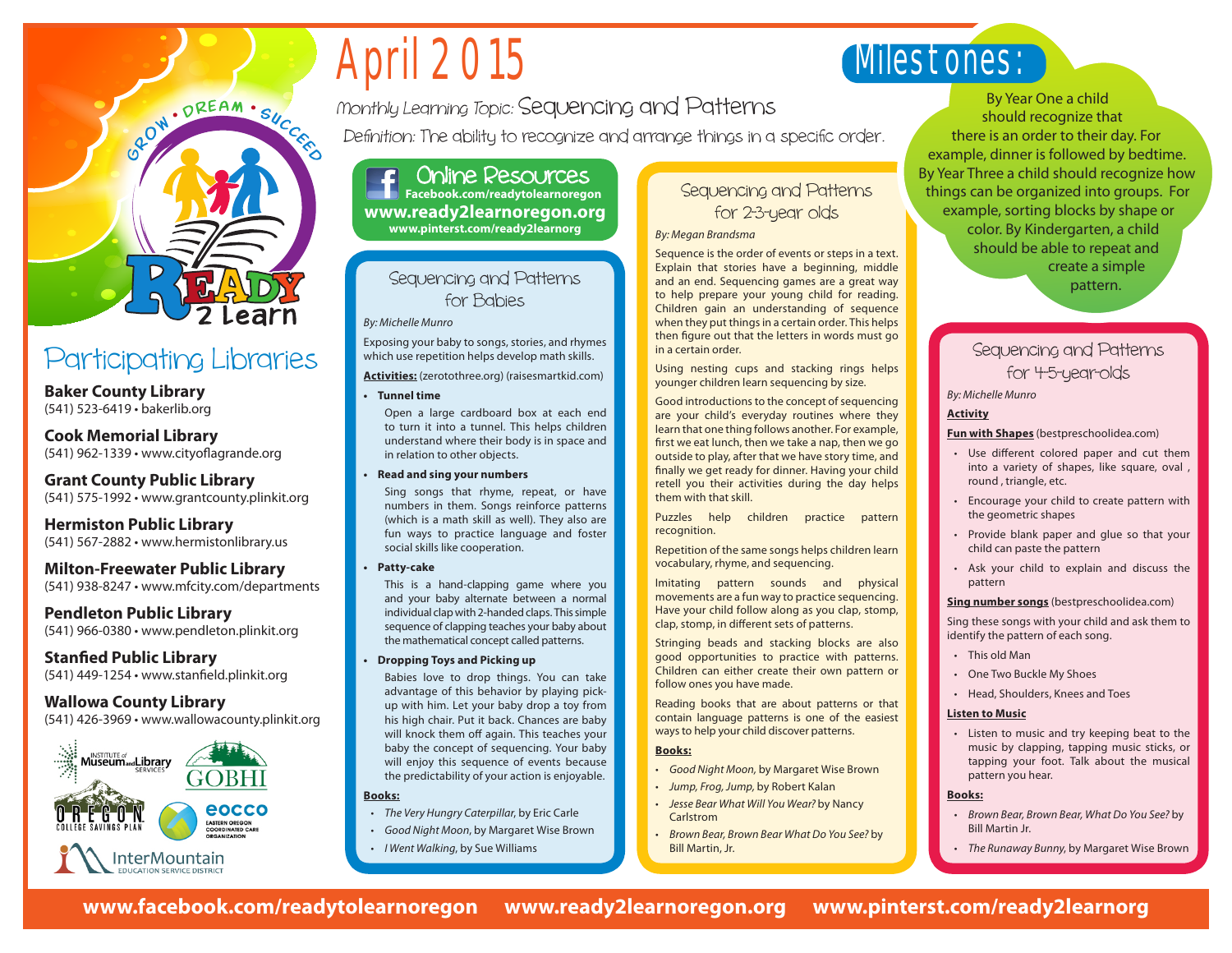# Abril 2015

## Tema: Secuencias y Patrones

Definición: La capacidad de reconocer y organizar las cosas en un orden específico.

Recursos en línea **Facebook.com/readytolearnoregon www.ready2learnoregon.org www.pinterst.com/ready2learnorg**

#### Secuencias y Patrones para Bebés

*Por: Michelle Munro*

Exponer a su bebé a canciones, historias y rimas que utilicen la repetición ayuda a desarrollar las habilidades matemáticas.

**Actividades:** (zerotothree.org) (raisesmartkid.com)

**• Tiempo de túnel** 

Abrir una caja de cartón grande por cada extremo para convertirla en un túnel. Esto ayuda a los niños a comprender dónde está su cuerpo en el espacio y en relación con otros objetos.

**• Leer y cantar tus números**

Canciones que riman, repiten o tienen números. Las canciones refuerzan los patrones (que también es una habilidad matemática). También son formas divertidas de practicar el lenguaje y fomentar habilidades sociales como la cooperación).

**Patty -cake (El Pastel de Patty)** 

Este es un juego de aplaudir, donde usted y su bebé alternan una palmada individual normal con dar dos palmadas o aplausos. Esta sencilla secuencia de aplausos le enseña a su bebé sobre el concepto matemático llamado patrones.

**• Abandonar los juguetes y recogerlos**

A los bebés les encanta dejar caer las cosas. Usted puede tomar ventaja de este comportamiento al jugar "recoger" (pick-up) con él. Permita que su bebé deje caer un juguete desde su silla alta. Recójalo de nuevo . Es probable que el bebé lo lance de nuevo. Esto enseña a su bebé el concepto de secuencia. Su bebé disfrutará de esta secuencia de acciones debido a que su previsibilidad es agradable.

**Libros:**

- • *The Very Hungry Caterpillar (La oruga muy hambrienta)*, por Eric Carle
- • *Good Night Moon (Buenas Noches Luna)*, por Margaret Wise Brown
- • *I Went Walking (Me fui caminando)*, por Sue Williams

## Secuencias y Patrones para niños de 2 a 3 años de edad

#### *Por: Megan Brandsma*

La secuencia es el orden de eventos o pasos en un texto. Explica que las historias tienen un principio, una mitad y un final. Los juegos de secuencias son una gran manera de ayudar a preparar a su niño pequeño para la lectura. Los niños adquieren una comprensión de la secuencia cuando ponen las cosas en un cierto orden. Esto les ayuda a darse cuenta de que las letras de las palabras deben ir en un orden determinado.

El uso de tazas para encajar y anillos para apilar le ayuda a los niños más pequeños a aprender las secuencias por tamaño.

Una buena introducción al concepto de secuencias, son las rutinas diarias de su hijo, ya que allí aprende que una cosa sigue a la otra. Por ejemplo, primero comemos el almuerzo, luego tomamos una siesta, luego vamos a jugar afuera, después tomamos tiempo para escuchar una historia y finalmente nos preparamos para la cena. Hacer que su niño le relate sus actividades durante el día le ayuda con esa habilidad.

Los rompecabezas ayudan a los niños a practicar el reconocimiento de patrones.

La repetición de las mismas canciones ayuda a los niños a aprender vocabulario, rimas y secuencias.

Imitar patrones de sonido y movimientos físicos es una manera divertida de practicar las secuencias. Haga que su hijo lo siga mientras usted aplaude, pisa fuerte, aplaude, pisa fuerte, en juegos de diferentes modelos de patrones.

Ensartar bolitas para hacer collares y apilar bloques también son buenas oportunidades para practicar con patrones. Los niños pueden crear su propio patrón o seguir el que usted ha creado.

Leer libros acerca de patrones o que contienen patrones de lenguaje es una de las maneras más fáciles para ayudar a su hijo a descubrir patrones.

#### **Libros:**

- • *Good Night Moon (Buenas Noches Luna),* por Margaret Wise Brown
- • *Jump, Frog, Jump (Salta, Rana, Salta),* por Robert Kalan
- • *Jesse Bear What Will You Wear? (Oso Jesse ¿Qué te pondrás?),* por Nancy Carlstrom
- **Brown Bear, Brown Bear What Do You See? (Oso** *Pardo, Oso Pardo, ¿qué ves?),* por Bill Martin, Jr.

Al año de edad, un año un niño debe reconocer que sus días tienen un orden. Por ejemplo, la cena es seguida por la hora de acostarse.

A los tres años de edad, un niño debe reconocer cómo se pueden organizar las cosas en grupos. Por ejemplo, clasificar bloques por su forma o color.

> En Kinder, el niño debe ser capaz de repetir y crear un patrón simple.

## Secuencias y Patrones para niños de 4 a 5 años de edad

*Por: Michelle Munro*

#### **Actividad**

Metas a Alcanzar:

**Diversión con formas** (bestpreschoolidea.com)

- Utilice papel de diferentes colores y córtelos en una variedad de formas, como cuadrados, óvalos, círculos, triangulos, etc.
- Anime a su hijo a crear patrones con las figuras geométricas.
- Proporciónele a su hijo papel en blanco y pegamento para pueda pegar el patron.
- Pídale a su hijo que explique y discuta el patrón

**Cante canciones de números** (bestpreschoolidea.com)

Cante estas canciones con su hijo y pídale que identifique el patrón de cada canción.

- This old Man (Este hombre viejo)
- One Two Buckle My Shoes (Uno, dos, la hebilla de mis zapatos)
- Head, Shoulders, Knees and Toes (Cabeza, hombros, rodillas y dedos de los pies)

#### **Escuchar música**

• Escuche música y trate de mantener el ritmo de la música aplaudiendo, golpeando suavemente con palos de música o golpeando suavemente con su pie. Hable sobre el patrón musical que escuche.

#### **Libros:**

- • *Brown Bear, Brown Bear What Do You See? (Oso Pardo, Oso Pardo, ¿qué ves?),* por Bill Martin, Jr.
- • *The Runaway Bunny (El Conejito fugitivo)*, por Margaret Wise Brown

## Bibliotecas Participantes

**Biblioteca del Condado de Baker** (541) 523-6419 • bakerlib.org

#### **Bibliteca Cook Memorial** (541) 962-1339 • www.cityoflagrande.org

**Biblioteca Pública del Condado de Grant** (541) 575-1992 • www.grantcounty.plinkit.org

**Biblioteca Pública de Hermiston** (541) 567-2882 • www.hermistonlibrary.us

**Biblioteca Pública de Milton-Freewater** (541) 938-8247 • www.mfcity.com/departments

### **Biblioteca Pública de Pendleton**

(541) 966-0380 • www.pendleton.plinkit.org

**Biblioteca Pública de Stanfied**

(541) 449-1254 • www.stanfield.plinkit.org

#### **Biblioteca Pública del Condado de Wallowa** (541) 426-3969 • www.wallowacounty.plinkit.org



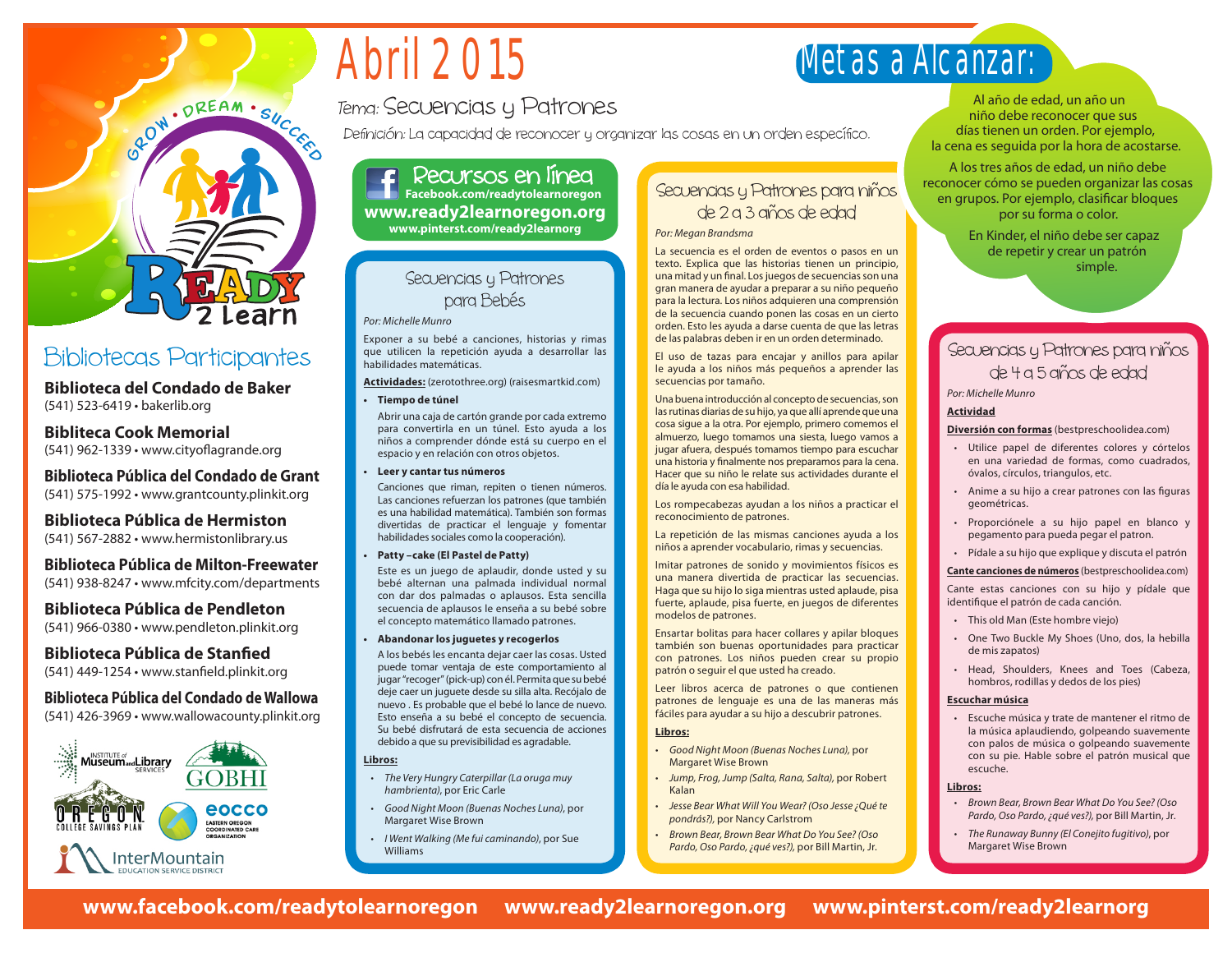## April 2015 Events

Baki

Gran

| Baker County                                                                                                          | Umatilla County                                                                                                |  |  |  |
|-----------------------------------------------------------------------------------------------------------------------|----------------------------------------------------------------------------------------------------------------|--|--|--|
| Baker City                                                                                                            | Milton-Freewater                                                                                               |  |  |  |
| <b>Parent Session</b>                                                                                                 | <b>Story Time</b><br><b>Every Thursday</b><br>10:30 am @ Library                                               |  |  |  |
| <b>Traveling Story Time</b>                                                                                           | <b>Traveling Story Time</b><br>Monday, April 6<br>6:00 pm @ Library                                            |  |  |  |
| Haines                                                                                                                | Pendleton                                                                                                      |  |  |  |
| <b>Story Time</b><br><b>Every Tuesday</b><br>11:30 am @ Library                                                       | <b>Story Time</b><br>Tuesdays, April 7 & 21<br>11:30 am - 1:30 pm<br>Children's Museum of EO                   |  |  |  |
| Huntington<br><b>Story Time</b><br><b>Every Friday</b>                                                                | <b>Baby Bash</b><br>Tuesday, April 14<br>5:00 pm @ Library                                                     |  |  |  |
| 12:00 pm @ Library<br>irant County                                                                                    | <b>Traveling Story Time</b><br>Friday, April 17<br>4:00 pm @ Library                                           |  |  |  |
| John Day                                                                                                              | Stanfield                                                                                                      |  |  |  |
|                                                                                                                       |                                                                                                                |  |  |  |
| <b>Story Time</b><br>Tuesdays, Apr. 7, 14, 21, 28<br>10:00 am @ Library                                               | <b>Story Time</b><br><b>Every Thursday</b><br>10:30 am @ Library                                               |  |  |  |
| <b>Traveling Story Time</b><br>Tuesday, April 14<br>6:00 pm @ Library                                                 | <b>Learn &amp; Play</b><br>Wednesday, April 15<br>5:30 pm @ Library                                            |  |  |  |
| <b>Parent Session</b><br>Thursday, April 16<br>7:00 pm @ Library                                                      | Union County                                                                                                   |  |  |  |
|                                                                                                                       | La Grande                                                                                                      |  |  |  |
|                                                                                                                       | <b>Story Time</b><br><b>Every Thursday</b>                                                                     |  |  |  |
| Hermiston                                                                                                             | 11:30 am @ Library                                                                                             |  |  |  |
| <b>Story Time</b><br><b>Every Wednesday</b><br>11:15 am @ Library<br>Repeats every Friday<br>10:15 am @ Library       | An evening for families<br>with Oregon author<br><b>JUDY SIERRA</b><br>Wednesday, April 8<br>5:30 pm @ Library |  |  |  |
| Imatilla County<br><b>Learn &amp; Play</b><br>Saturday, April 25<br>10:15 am @ Library<br><b>Traveling Story Time</b> | Learn & Play<br>Monday, April 13<br>11:30 am @ Library                                                         |  |  |  |



## 2015 Abril Eventos

Condado de Umatilla Condado de Union

#### *Hermiston*

**Tiempo de la Historia** Todos los Miércoles

11:15 am en la Biblioteca Repite Todos los Viernes 10:15 am en la Biblioteca

> **Aprender y Jugar** Sábado 25 de Abril 10:15 am en la Biblioteca

**Tiempo de la Historia Viajando Tiempo de la Historia Viajando** Sábado 25 de Abril

11:15 am en la Biblioteca

#### *Haines*

*Baker City* 

GROW · DREAM · SUCCEED

**Tiempo de la Historia** Todos los Martes 11:30 am en la Biblioteca

#### *Huntington*

**Tiempo de la Historia** Todos los Viernes 12:00 pm en la Biblioteca

*John Day*

*John Day* **Te motorie<br>10:00 am en la Ribliote Tiempo de la Historia**

Tiempo de la Historia Viajando **Tiempo de la Historia Viajando** Martes 14 de Abril 6:00 pm en la Biblioteca

Sesión para Padres 6:00 pm en la Biblioteca Jueves 16 de Abril 7:00 pm en la Biblioteca

#### **Sesión para Padres** Jueves 16 de Abril Ha escuchado esto???

GRATIS "Mini Murph Pizza" todos los martes en Papa Murphy's en Hermiston, La Grande y

Love at **425°** Reciba un token para una bebida gratis para niños en Sorbenots por asistir a un programa de Ready 2 Learn en las

## Condado de Umatilla *Milton-Freewater* **Tiempo de la Historia**

Todos los Jueves 10:30 am en la Biblioteca

**Tiempo de la Historia Viajando** Lunes 6 de Abril 6:00 pm en la Biblioteca

#### *Pendleton*

**Tiempo de la Historia** Martes, Abril 7 y 21 11:30 am - 1:30 pm Museo de los Niños del Este de Oregon

**Sesión para Padres** Martes 14 de Abril 5:00 pm en la Biblioteca

**Tiempo de la Historia Viajando** Viernes 17 de Abril 4:00 pm en la Biblioteca

#### *Stanfield*

**Tiempo de la Historia** Todos los Jueves 10:30 am en la Biblioteca

**Aprender y Jugar** Miércoles 15 de Abril 5:30 pm en la Biblioteca

#### *La Grande* **Tiempo de la Historia** Todos los Jueves

11:30 am en la Biblioteca Una noche para las familias

con **JUDY SIERRA**,

autora de Oregon Miércoles 8 de Abril 5:30 pm en la Biblioteca

**Aprender y Jugar** Lunes 13 de Abril 11:30 am en la Biblioteca

**Tiempo de la Historia Viajando** Sábado 18 de Abril 11:00 am en la Biblioteca

### Condado de Wallowa

*Enterprise*

**Tiempo de la Historia** Todos los Jueves 10:30 am en la Biblioteca

**Tiempo de la Historia Viajando** Viernes 3 de Abril 11:00 am en la Biblioteca

#### **Enlace de Alfabetización**

Viernes Durante el Mes (excepto los viernes 1º) 9:00 am @ Building Healthy Families (Construyendo Familias Saludables)

#### *Joseph*

**Tiempo de la Historia** Todos los Miércoles 1:00 pm en la Biblioteca

#### *Wallowa*

**Tiempo de la Historia** Todos los Martes 10:30 pm en la Biblioteca

**Enlace de Alfabetización** Primer Viernes del Mes 9:00 am en la Biblioteca

**www.facebook.com/readytolearnoregon www.ready2learnoregon.org www.pinterst.com/ready2learnorg**

Uma